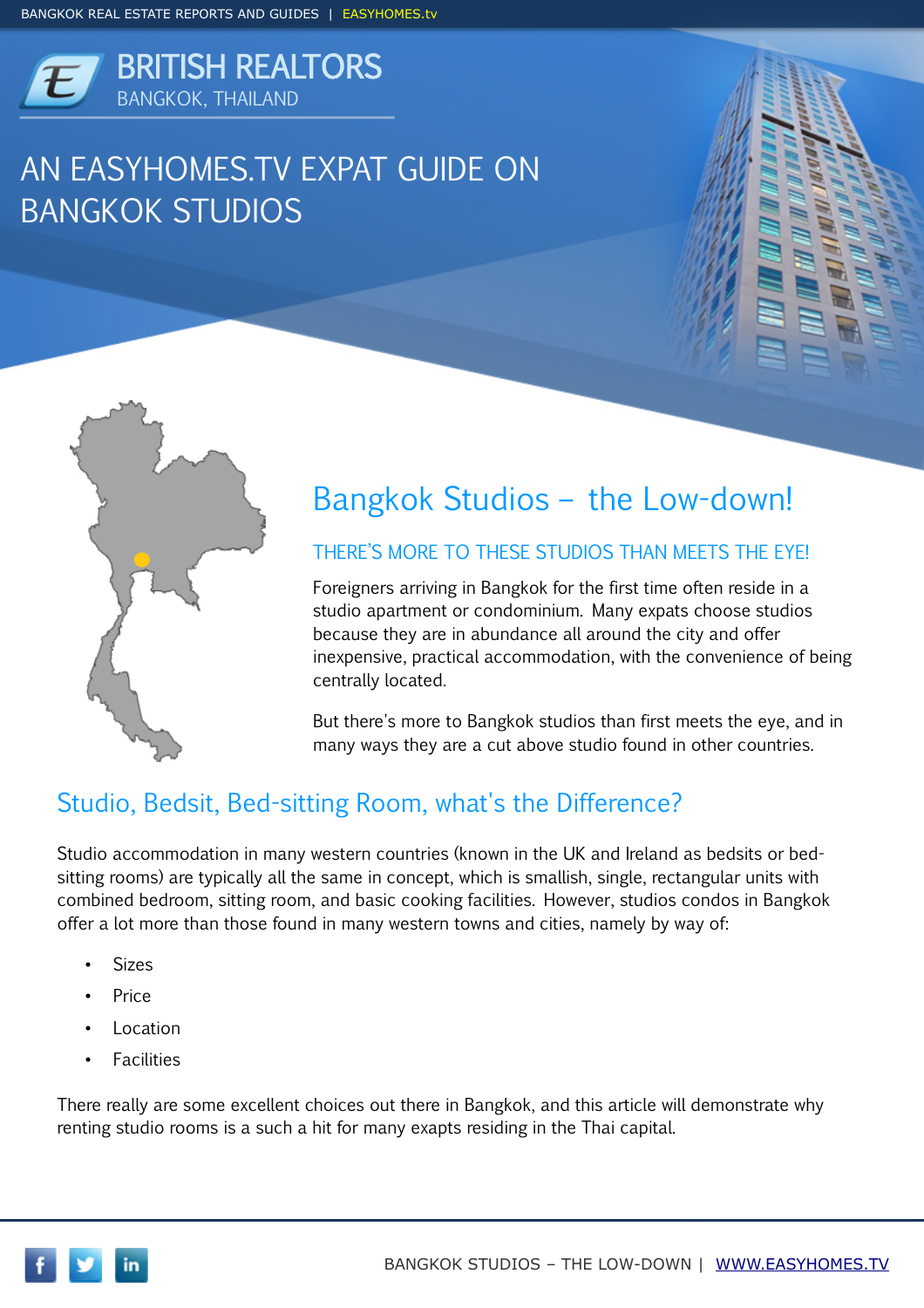

# Sizing up the Options

In general, studio accommodation is pretty much the same the world over, that is to say there's a kitchenette, a bedroom area, a little bathroom (or more usually a small shower room), and whatever room is left over will be utilized as a living space.

A Studio apartment in Bangkok, however, can range from the very luxurious at the top end, to the very meagre 16sqm (4 x 4) at the lower end. The latter typically houses working class Thai people and migrant workers from nearby Burma. The locations of these budget studios do not tend to be in the best areas of Bangkok either. Furthermore, the construction, maintenance, and quality of many budget apartment blocks leave a lot to be desired.

#### Not all Studios are Equal!

Bangkok offers some really impressive studio accommodation which easily meets the standards that western expats are accustomed to back home. The sizes of the more centralized Bangkok studios start at just 25 SQM but can, in some cases, go all the way up to 70 SQM, and any size in between. There are some decent sized Bangkok studio apartments located in a Soi off the popular Ratchadapisek Rd, an area commonly referred to as Ratchada for short.

## Sitara Place Condominium

The Sitara Place Condominium is a good example of studios found in Ratchada. Units there are around 40 SQM, which is only slighter smaller than many of the newer, one bedroom condos being constructed in central Bangkok these days. With a small kitchen area, a king-sized bed, living area, and a shower room, these superbly designed units offer residents everything they could hope for from a contemporary studio. There is even an acceptable living area complete with sofa and 29" TV, thus giving a homely feel to the place.

#### Location Matters!

Most expats living in Bangkok prefer to be in the central areas of the city, and that means residing near to either the MRT Metro system or within close proximity of a BTS Skytrain station. However, the closer you are to a station, the more expensive it is to rent or buy property. That said, there are exceptions to this rule once you know where to look. Two districts worth looking at include:

- 1. On Nut (located in the upper Sukhumvit neighbourhood)
- 2. Ari (located in Phaya Thai district of Bangkok)

These locations have studio properties that are not only a short distance from MRT and BTS stations, but also offer great value for money. Once such example is shown on the next page: